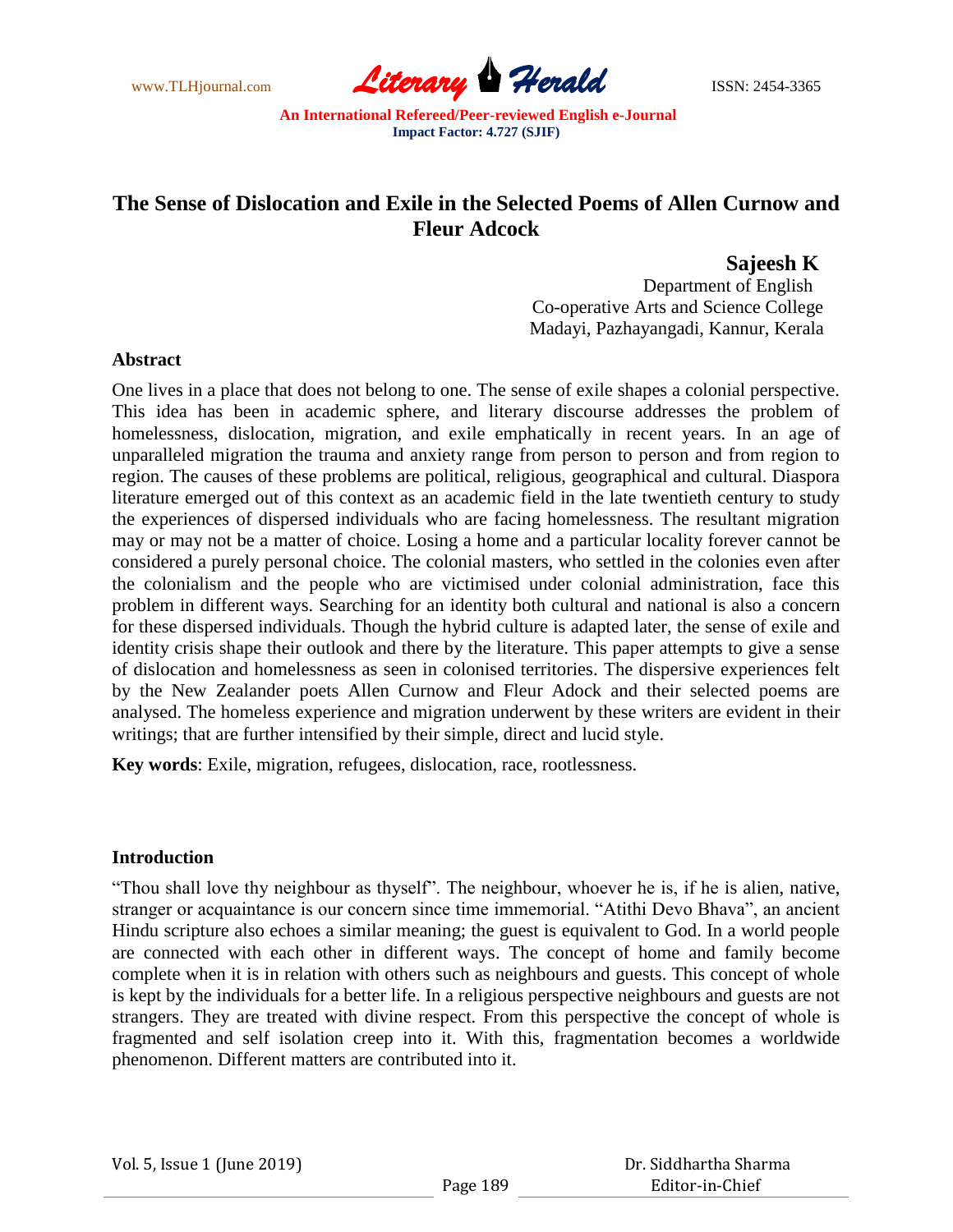

Migration or more precisely mass migration becomes a regular process in this world. We are living in an age of mass migration where refugees are recurring phenomenon. In the name of religious intolerance and political division rootlessness becomes part of many cultures. In search of shelter and security people move from one place to another and this problem cannot be confined to any region. The world wars, the prevailing political tensions in part of the world led the people to migrate. Syrian refugees, Palestinian refugees, Rohingya refigees and the list are enlarging day by day and thousands are victimized. The perception of being victimized led them to live a despair life. This phenomenon has started from antiquity and continues in the modern era. We know how Adam and Eve were displaced from the Eden garden and consequently led a life of exile.

In this context one cannot give any guarantee for a permanent settlement in a particular region. Environmental crisis and geographical features make anyone rootless. Though political, social and religious causes are deliberate, manmade natural calamities and natural disasters make people homeless. The pain of immigration and dislocation and the constant search for a permanent shelter or home is a matter of concern for scholars and writers in academic sphere. Diaspora literature has been formed in order to share the pains of exile, and it discusses constant search for a homeland, the sense of security in an alien land, cultural and climatic adaptations and so on. The trauma of experience is ranging from person to person and from region to region.

Soren Frank in his *Migration and Literature* quotes Erich Auerbach's idea of Ansatzpunkt in latter's seminal essay "Philology and Weltliteratur". The Ansatzpunkt or 'the point of departure' is like the striking of a chord. This point of departure is of great importance in the present literary studies because, as Soren Frank observes, the amount of accessible material increases in the globalised world market of literature; but at the same time the difficulty of locating patterns of order is another matter. This 'point of departure' helps to link authors or works of migration and capable of acting as a synthesizer. Diaspora literature has been formed to include all migrational experiences irrespective of region and race.

The literature of migration often deals with the theme and experiences of exile across culture and history. These exile experiences can be both a blessing and a curse; it not only inflicts pain, but also arouses new ways of thinking. This literature allows readers in exile to hear their own stories told, and also allows those who do not experience exile to better understand and care about those who are.

The feeling of being an outsider is a realization through which the question of identity is raised. The basic faiths and beliefs that a culture gives us are forced to change in the changed circumstances. The resultant hybridity is the essence of Diaspora Literature. The generation of earlier dispersed individuals is forced to adapt the hybrid culture and even a Creole. Many writers, in a post colonial point of view, face the anxiety of expressing their instincts and impulses through a creolized language. Therefore exile is painful as well as permanent. The sense of loss, in this way, undermines the achievements of any exile and what one loses is not only a home but the realization that one is an outsider, not a native. Intellectually, culturally and socially one becomes an outsider. Edward Said rightly observes this anxiety and he says: "my background is a series of displacements and expatriations which cannot ever be recuperated…I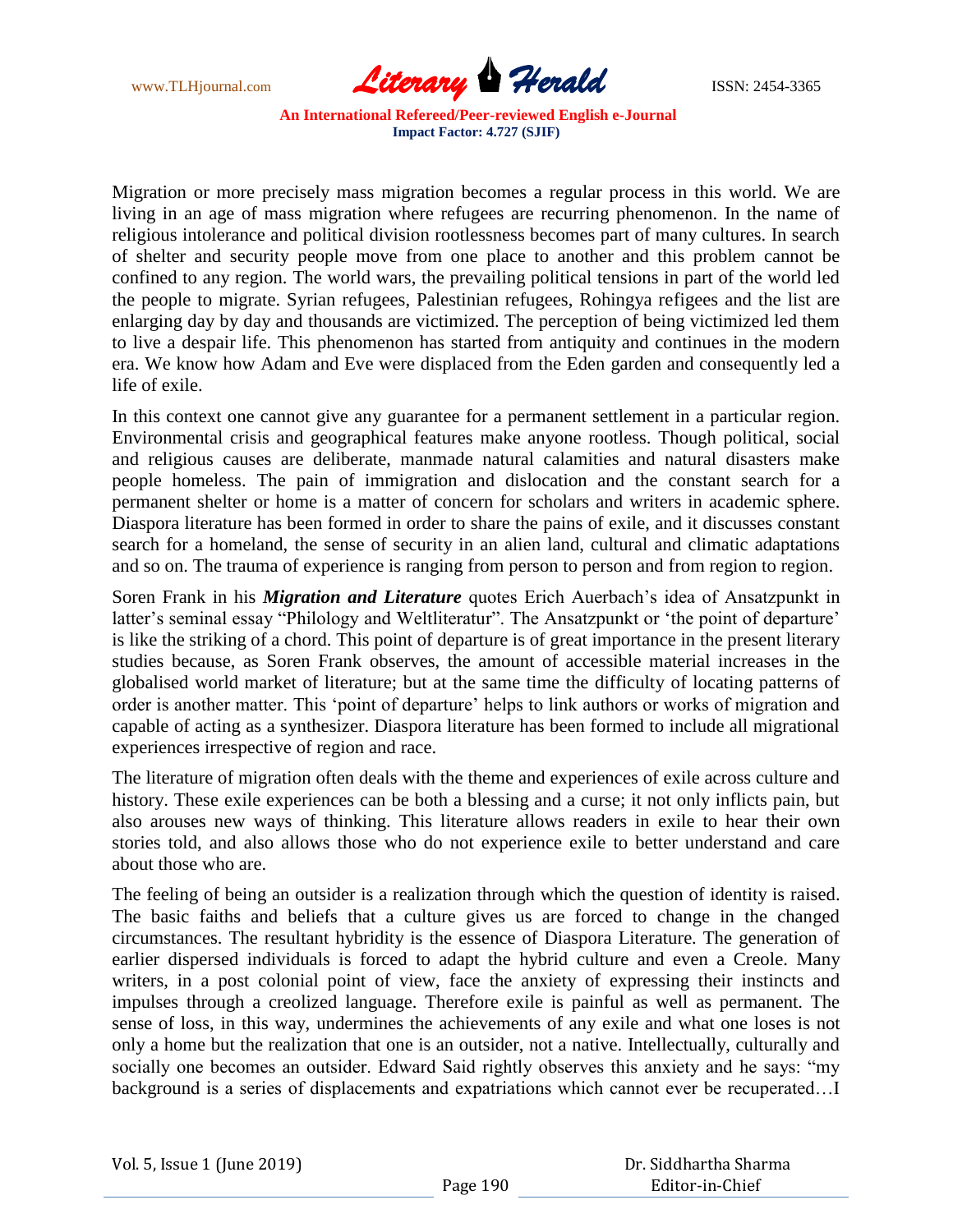

am always in and out of things and never really of anything for very long". This condition is inflicted on humans by humans.

The rift created by dislocation is always widening and can never be healed. While social ostracism in the name of culture, politics and religion exists in part of the world , a permanent solution yet to evolve. This paper is an attempt to analyse the problem of exile and homelessness in the selected poems of Allen Curnow and Fleur Adcock. New Zealand had a colonial background where identity crisis and a feeling of not being in proper place are multi dimensional.

#### **The Maori writing and the writing of European descendant**

The Maori were the first settlers in New Zealand who were probably arrived from Polynesia between 1200 and 1300 AD. The Great Fleet, considered being the first mass arrival of these Polynesian settler, forms Maori tradition. Their culture was a totally stone-age one until the arrival of Europeans and the introduction of metal. The name Maori originally meant "ordinary people" as opposed to the newly arrived White European settlers.

In the period between the first European landing and the beginning of the  $20<sup>th</sup>$  century, New Zealand was transformed from an exclusively Maori world. Abel Tasman was the first of the European explorers known to have reached New Zealand in the latter half of the  $17<sup>th</sup>$  century and the first British explorer was James Cook who arrived in the  $18<sup>th</sup>$  century. The encounters between Europeans and Maori continued and sailors referred to New Zealand as the "Cannibal Isles". While the encounter continued, the British government was being pressured to curb lawlessness in the island. As a result, Maori chiefs were forced to sign a treaty at Waitangi. Following the treaty of Waitangi Maori came under pressure to sell their land for settlement. While the North Island totally indulged in war, the South Island settlement prospered.

British people start a new life in New Zealand. The native Maori became homeless and was uprooted and their number decreased gradually. On the other hand, the newly arrived British people took their place and formed a life of their own in an alien land. The resistance from the part of the Maori was few and New Zealand was made self-governing. Dominion status was attained in 1907. While the Maori face homelessness and dislocation, the Europeans face a similar dilemma of not having in their proper place. This is even reflecting in the literature of the island.

Allen Curnow and Fleur Adcock in their writing dealt with the problem of dislocation and migration. Some of their poems reflect a sense of insecurity in New Zealand. The theme of national and social identity, cultural integrity and racial issue are central in New Zealand literature. Along with the European form of literature, Maori writing has come to gain a central place in the literature of the country and the literature of the latter has a strong sense of tradition. Maori writing is concerned mainly with preserving and documenting a culture and a way of life that were being eroded by the European civilization.

While the writers of European descent dominated the literature of New Zealand, indigenous writers challenged the style and treatment of the subjects of the former. Writers of Maori initiated a debate highlighting the greatness of their oral and written literature that was largely

| Vol. 5, Issue 1 (June 2019) |  |  |  |
|-----------------------------|--|--|--|
|-----------------------------|--|--|--|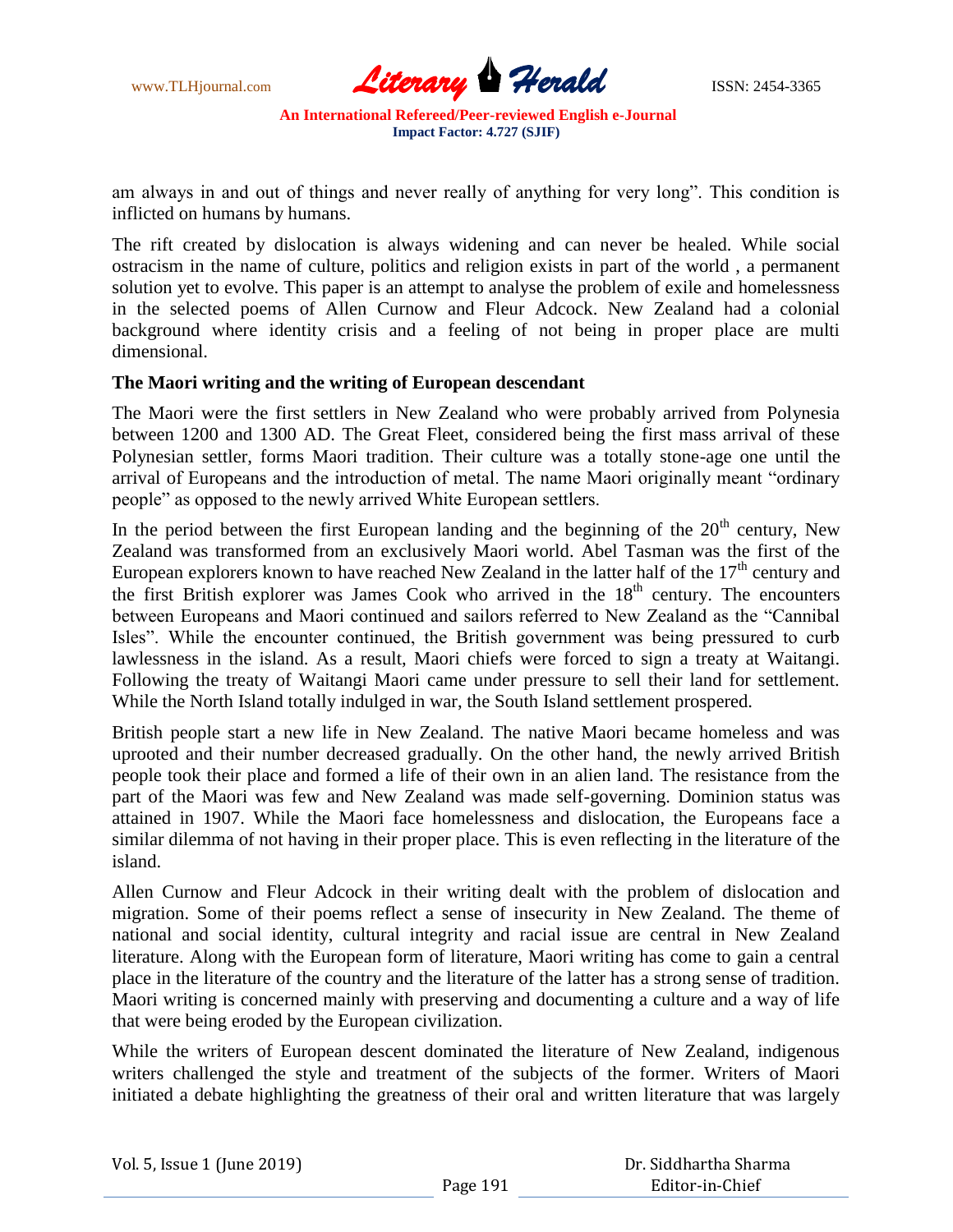

ignored by the European descendants or Pakeha. This discourse has further carried over to the genres of poetry in New Zealand writing. The subject matter of poetry in  $20<sup>th</sup>$  century was more about cultural concern of the writers especially Allen Curnow and Fleur Adcock.

#### **Allen Curnow and his feeling of homelessness**

Thomas Allen Munro Curnow is one of prominent writers of New Zealand. He published his first collection of poems *Valley of decision* in 1933. His early verses and social satires were published under the nom de guerre Julian and Whim Wham respectively. Though he was born as the son of an Anglican clergy man and studied theology, his early poems were inspired by a personal religious crisis. From this early personal poems and political satires, Curnow then began to centre more on New Zealand and its history and his notable publications include *Enemies: Poems* (1937), *Not in Narrow Seas* (1939), *Island and Time* (1941) and *Sailing and Drowning* (1943). In his writings he identified a number of distinctive national themes as New Zealand progressed beyond a strictly colonial identity.

In the beginning of the  $20<sup>th</sup>$  century New Zealand was trying to form a distinctive national culture and it is a common believe that artists can help to define New Zealand. The 1930s saw the emergence of a new breed of writers, whose works were a reaction against established ideas and conventions and they were also influenced by recent trends in literature, notably modernism, and by social and political events such as dislocation and mass migration. Along with a growing sense of nationalism, the sense of being an outsider was a great concern for these writers who still looked to England as "Home". Some among them were Allen Curnow, Denis Glover and Fleur Adcock.

The spirit of exile is the essence of Allen Curnow"s many poems. Three of his poems are taken here to analyse the theme of exile and they are "House and Land", "In Memorium, R.L.M.G" and "To Fanny Rose May". In "House and Land" Curnow treats the characters, especially the older generations, sympathetically. Curnow finds their problem still relevant. It depicts the world of a Pakeha household in New Zealand visited by a historian, apparently searching the origins of colony. People live in a place that does not belong to them. Never is the pathetic aspect of this colonial theme so clear as it is in the figure of old Miss Wilson, the owner of the household in question. The poem begins with the historian in the property"s cowshed, asking the cowman "Wasn't this the site, asked the historian, / of the original homestead?" From the cowman's reaction, we come to the conclusion that this is the original homestead. The cowshed is in fact the homestead in which Miss Wilson was born and raised. This implies that Miss Wilson"s origins were mean, uncomfortable, and poor. The cowman does not answer, but said "I just live here". The prefix "Miss" further hints at her unmarried status, which is also an idea about her economic status. From the cowman it is clear that her mother preceded her father in death, and the cowman has only worked for her since the old man has been dead.

The present state of the homestead is explained in the next stanza. The "moping" of the dog sets the mood and atmosphere, followed by "under the bluegums, and the colour blue is associated with depression. The dog is symbolic in some way of the old woman who is psychologically shackled to this place, a stagnant privy being a fair comparison with her life. The images like the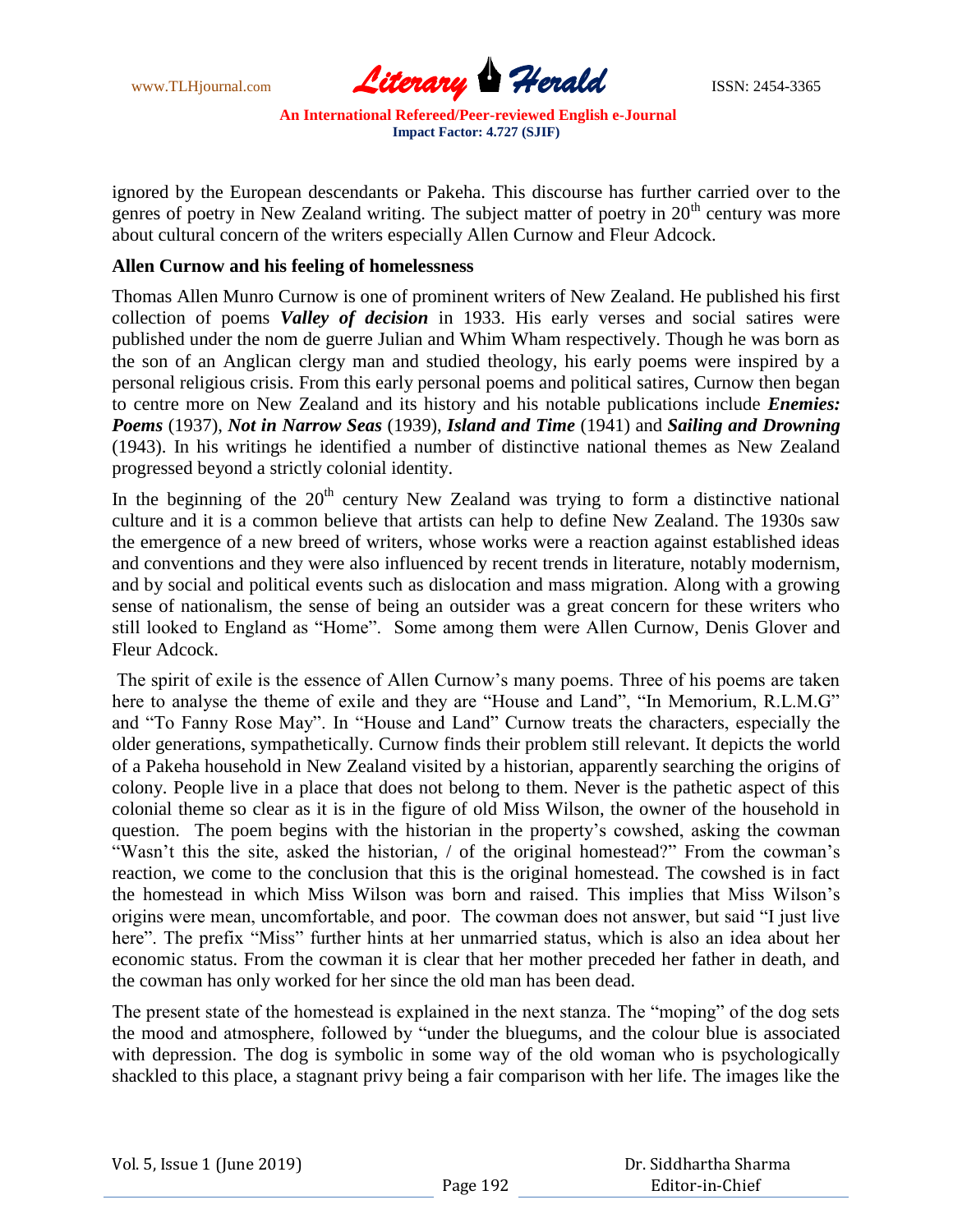

chained dog, the privy, the fowl house all give us the impression of depression and of being trapped.

The third stanza shows us Miss Wilson, sitting below pictures of her kinsman in England, "the baronet uncle, mother"s side". The England"s class based society is revealed here. She would not be the first colonial to claim an upper class origin in England. The picture of "The Hall" represents a typical ancestral residence of the English aristocracy. Her concept of home lies in England, unlike this place in which she lives. Though she has been living here she does not identify New Zealand as her home country. The baronet, the hall, the silver teapot and all these images create an impression of wealth, grandeur and aristocracy but the tragedy is that the house might fall at any time. She is living in an artificial world and Curnow satirically describes them.

"People in the colonies, she said, /Can"t quite understand.../It was all my father"s land". But the fact is that the great expanse of land was here for millennia before her father's arrival. It was settled land and his ownership remains after his departure. So what she tries to convey is that as she is a colonial she tries to vindicate her own denigration. From the evidence, the historian concludes that the "spirit of exile...is strong in the people still"

The final stanza describes the cowman and the rabbiter. The rabbiter is supplying the household with meat and this is interesting that Miss Wilson still pretents her aristocracy. The symbolism of the confined dog is reinforced as it now looks "lost and lame" just like the old woman. The "great gloom" at the end of the poem is an intensification of the depressed atmosphere of a land of exiles.

In "In Memorium R.L.M.G" Allen Curnow brings out a similar idea of homelessness. The poem is taken from "Tomb of an Ancestor" and it is honouring the poet's eternal grandmother. This poem is treated with a positive mood. While "house and Land" reflects a sense of lost, this poem is treated in a gentler way. During the course of time the poet had come very close to this country. The picture of RLMG is entirely sympathetic, without the touch of satire found in Miss Wilson.

The picture of her homesickness for the mother country is effectively carried out. The opening of the poem states her nostalgic feeling for the mother country: "...burst into tears and cried / Let me go home". The image of home is crucial to the oldest generation and what they desire for is native identity. But the grandmother is forced to stay in the changed circumstances and each of the ships that are passing is painful for her, further she knows that she cannot claim anything in her home country.

Where she could finally reach is the yellow grave: "she died by the same sea.  $/$ ...she led us...  $/$  to the yellow grave". The poet knows that this is the ultimate fate of all European descendants who once settled in the island and unable to return. All her home country feeling ended with her death, so as the present generation and in the latter such a nostalgic feeling is futile. Unlike the oldest generation, the poet and his generation attempt to live in the island: "...our feet/ were seen to have stopped" and he continues to say that even the street is like an ink-blue river; the colour blue here too associated with depression and desolation and the feeling of depression reflects "in the heat to the bay, the basking ships, this isle of her oblivion, our broad day". This sense of dislocation is typical of his poems.

Vol. 5, Issue 1 (June 2019)

 Dr. Siddhartha Sharma Editor-in-Chief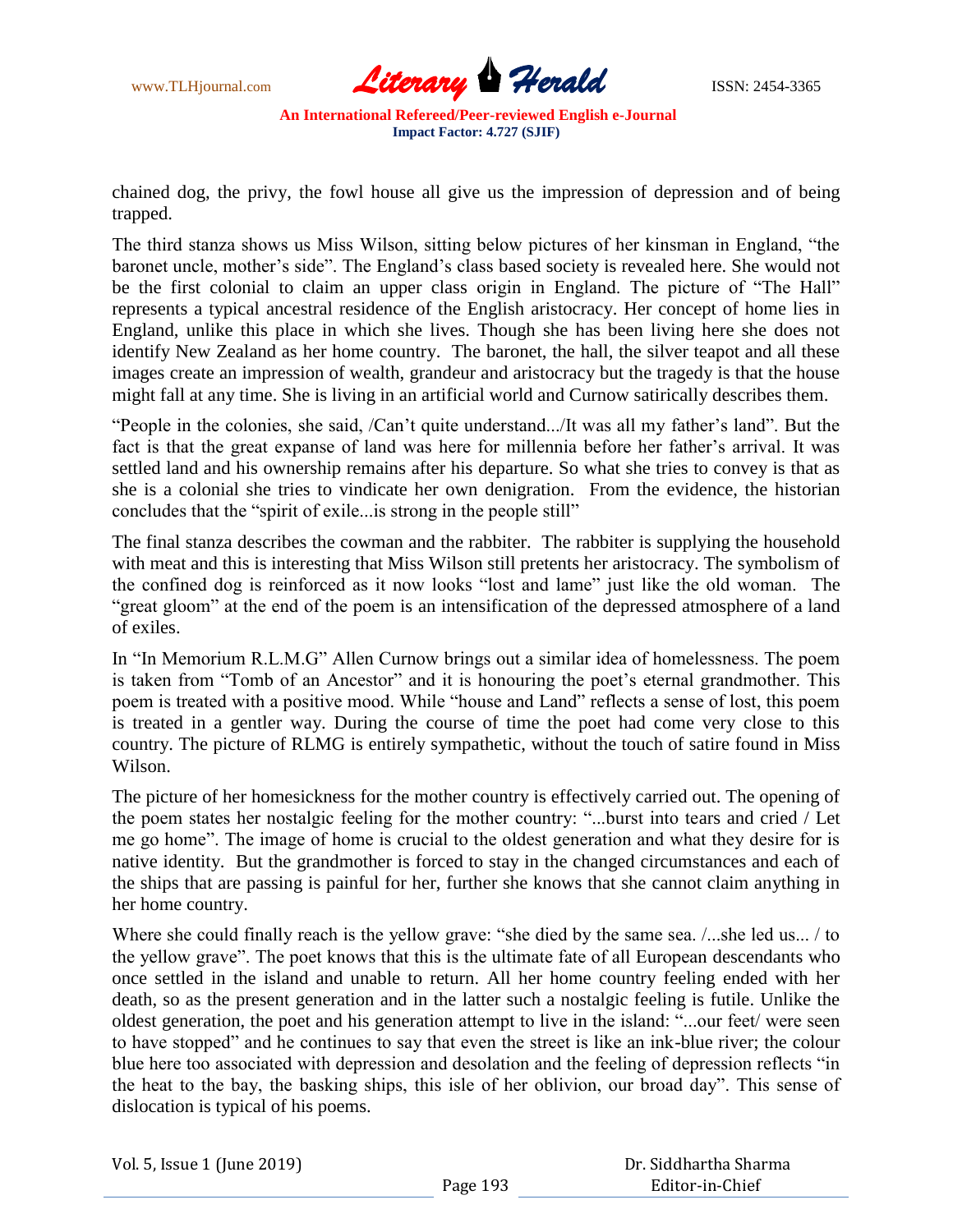www.TLHjournal.com **Literary Herald ISSN: 2454-3365** 

The grandmother's lost desire frequently haunts the poet. Though the degree of nostalgia towards the lost home, from older generation to the present generation is diminishing, it is indispensable. The spirit of exile is permanent and therefore it is kept in every European descendant. He concludes the poem by reiterating the influence of his deceased grandmother's home feeling: "...she stretched like time behind us, or / Graven in cloud, our farthest ancestor".

The companion piece of "In Memorium R.L.M.G" is "To Fanny Rose May" and it is addressed to his great aunt. While the older generation struggles to cope up with the serious problem of homesickness, the present generation like Curnow accepts the reality that New Zealand is their homeland. The old generation finds sweetness in their lost fabulous old England. The voyage which took the English sisters to this new land deserves attention and praising. After settling in the island, the memories of their mother country continue to haunt them, a painful reality only old generation suffers. Therefore they call the alien land "barbaric".

A note of lamentation is apparent in the companion poems. It is evident in the poems: "Let me go home", "watching...ships after ships", "fabulous old England". But a growing acceptance of the homeland is taking place in the present generation. Curnow calls New Zealand "My mountainous islands". He is indeed demonstrating the effort of habituating the climate as well as the culture. This anxiety has been one of his chief themes: "A million years old memory, but there"s / Neither memory nor world here, but that hill...I grow (here) and this praise flows, this blood, this name".

## **Fleur Adcock and her feeling of exile**

The state of exile life is further taken by many European descendants and Fleur Adcock is a prominent figure among them. Though she was born in New Zealand, she spent much of her childhood in England. She received her education from England and she has been writing fulltime since 1989. A collected edition of her poetry, "Poems: 1960-2000"was published in 2000. In 2008 she was named Companion of the New Zealand Order of Merit for service to literature.

In her writings, she questions identity. The sense of being a New Zealander and the English root is a crisis she faces in her poetry. She loves being in England but resists when her family moves back to New Zealand. Therefore a search of identity and genealogy is a matter of concern for her. The subject matter of her poetry is contemporary events in order to explore the dilemma of an exile artist. She rejects modernist tendency of TS Eliot and Ezra Pound.

Her experience of a white immigrant is a matter when she comes to know her New Zealander identity. The same poet, when she returns England, finds the English identity an escape from New Zealand. Though she was not oppressed and discriminated on the basis of race and ethnic, she chose England as a self-imposed exile in the country of her ancestors.

The question of identity and belonging reflect in many of her poems and two of her poems are analysing here to discuss ancestry, geography, displacement and the natural world of England and New Zealand.

"Immigrant" as the title suggests is about her own experience when she arrived in London from New Zealand. She feels like a stranger in her dream country. Published in 1979 in her "The Inner Harbour", the feeling of a person in a new culture is highlighting here. She tries to become

| Vol. 5, Issue 1 (June 2019) |          | Dr. Siddhartha Sharma |
|-----------------------------|----------|-----------------------|
|                             | Page 194 | Editor-in-Chief       |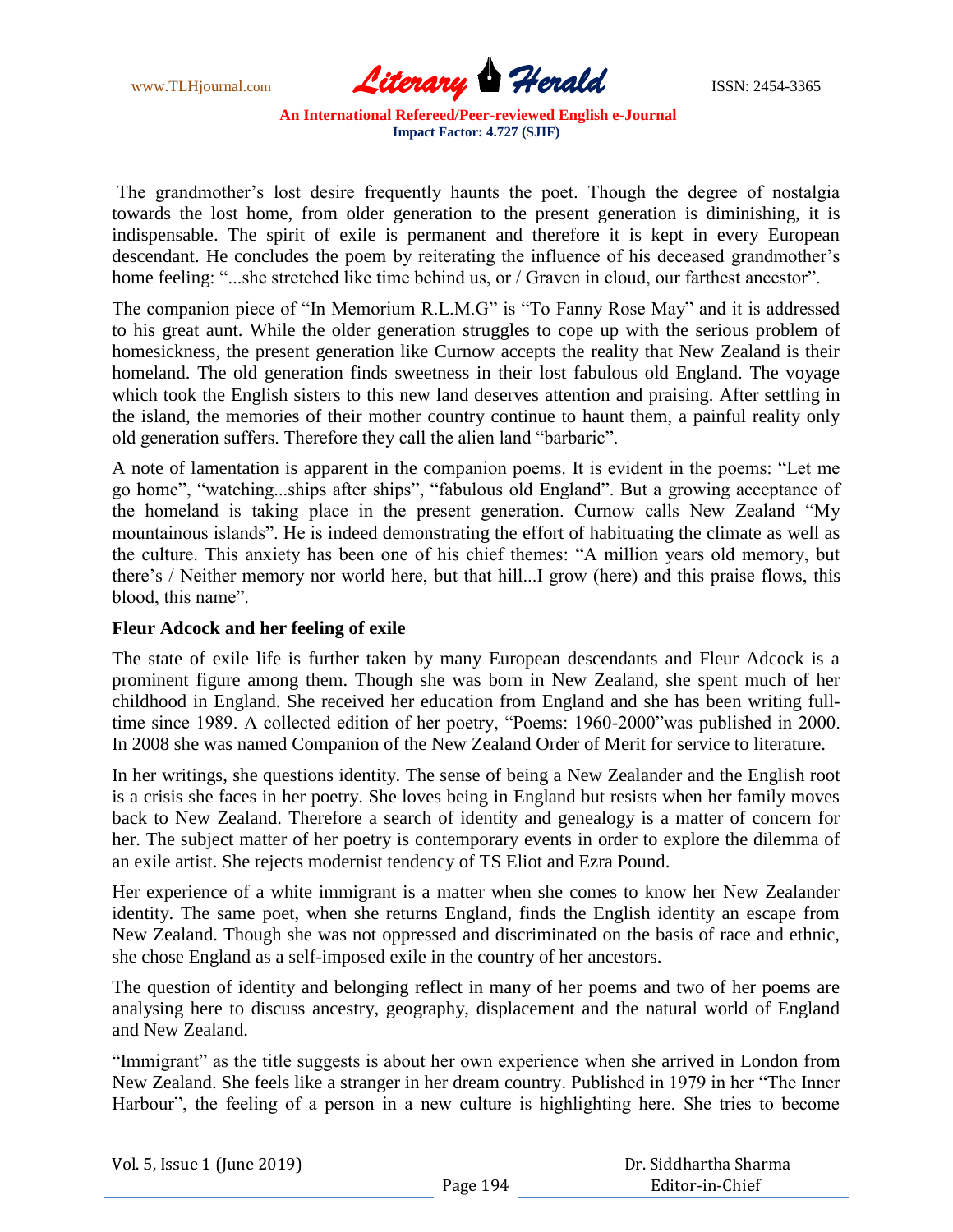

English by all means but inside, the New Zealander identity is troubling her. On the one hand she deserves to be a genuine Londoner and on the other hand she struggles to lose her New Zealand accent.

Arriving in London she" pause on the low bridge to watch the pelicans". Like the speaker pelicans are non-native birds. Though they resemble typical English swan like birds when they float, it is awkward when it comes to putting their large beaks into water. The image of pelican makes her aware of her immigrant identity. When this identity comes out within her, she tries to cling to her outward English identity: "I clench cold fists in my Marks and Spencer's Jacket". This ambivalent identity is awkward for the poet, a dandy game.

The poet then goes on to confirm her English identity by secretly testing her accent: "Secretly test my accent once again: /St Jame's park; St Jame's park; St Jame's park. She knows that she has not quite mastered the English accent yet. Many immigrants from New Zealand are aware of their accent. Some believe their accent is wrong and it is not up to the standard of British accent. This is why she repeats the English word thrice to ensure the quality of accent. All these create a sense of dislocation in the poet.

Fleur Adcock"s elegy on the death of her contemporary New Zealand writer James K Baxter shares a similar ambivalent nature who was a poet and a playwright. He is known as an activist for the preservation of Maori culture. While writing this poem she faces a personal dilemma. Though she is attracted by the English literary style, she praises the contribution of Baxter, who stands for Maori tradition. Her style changes here as if she is speaking to someone in an informal way. The poem is taken from the collection "The Scenic Beauty" (1974).

The poem, she says is a farewell letter, written in Shakespearean form. As she is not a trendsetter she uses iambic rhyming for writing this letter poem. "What better models have we...?" Dylan and Eliot were not his model, but North American Lowell was his favour. Fleur was influenced by English tradition and not by Baxter. She knows that she has New Zealand blood, "our ocean is called Pacific, not Atlantic". Therefore when thinking about Baxter she writes this farewell poem. She doesn"t know whether to approve a Maori poet or to go with English tradition. But his death is a shock to her as he is Fleur's husband's friend. She places him with New Zealand and "destruction can"t delete an image". Fleur still recollects him though she is a hemisphere away from him. She knows him for the last 20 years.

The poet minutely recollects all her memories with Baxter and his "generous comments on my verse". She doesn"t call it a dirge, but a letter though she knows "those tolerant eyes will register no more". Even in this condition the poet is not sure and finally she says: "but praise all that you gave to the tradition?" The uncertainty and contradictory attitude are apparent in the poem. Though she wants to strengthen her English tradition, she cannot completely root out her native identity.

## **Conclusion**

The exile experiences of both Allen Curnow and Fleur Adcock are less harmful though painful at personal level. In an age of mass migration people experience the trauma of dislocation in many ways. For some, a permanent shelter is their destination, and for other identity crisis is their

| Vol. 5, Issue 1 (June 2019) |  |  |  |
|-----------------------------|--|--|--|
|-----------------------------|--|--|--|